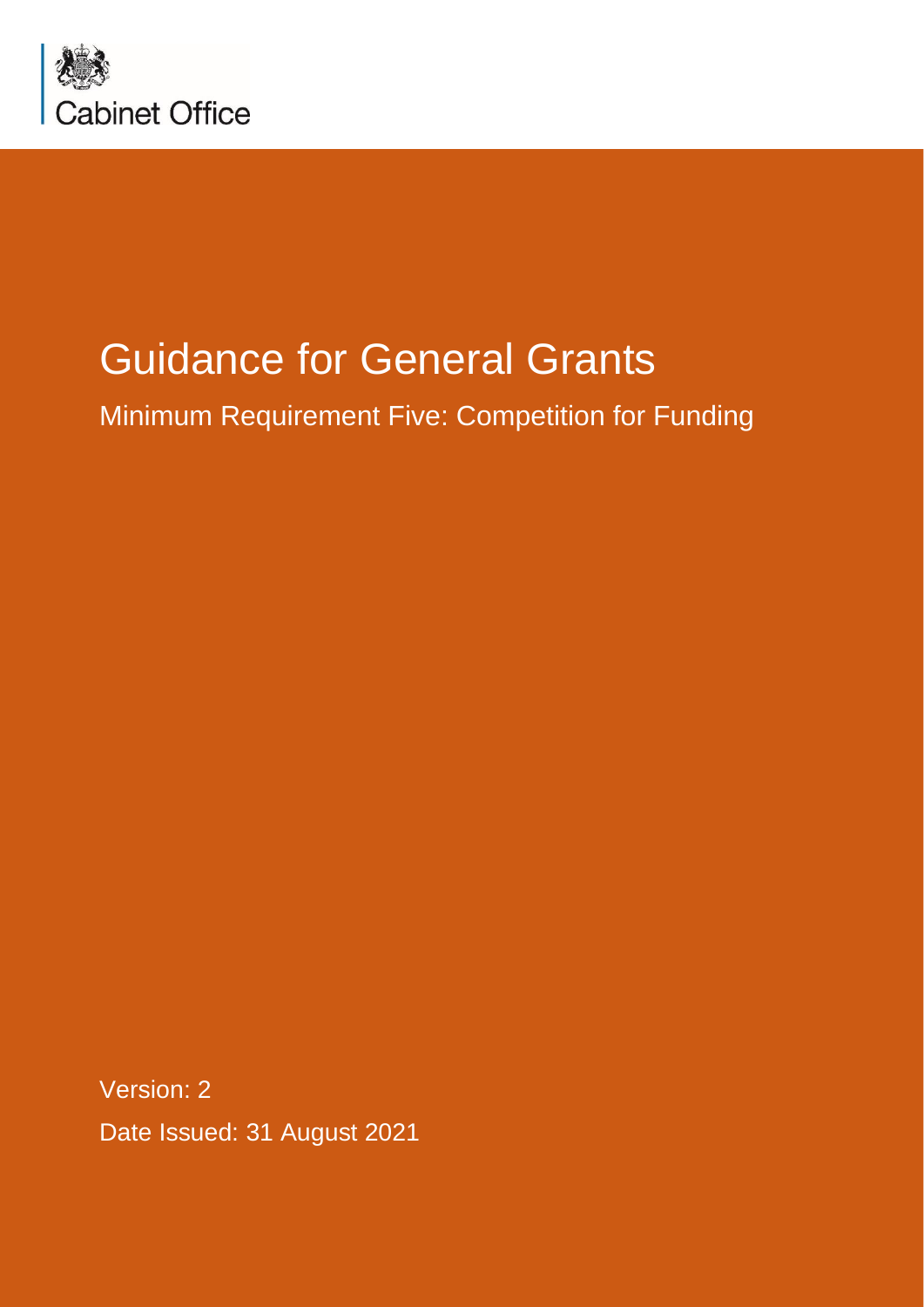#### **Important note**

- ► This guidance applies only to general grants made by departments and their arm's length bodies (ALBs) using exchequer funding. It does not apply to formula grants or grant in aid. [Managing Public Money](https://www.gov.uk/government/publications/managing-public-money) and local guidance within government grant making organisations is applicable to those categories, and minimum requirements may be developed in future.
- ► Organisations' primary concern when administering grants is to have due regard to the 'Grants Functional Standard' (GovS 015) and the key documents referred to within it including ['Managing Public Money'](https://www.gov.uk/government/publications/managing-public-money). Nothing in this guidance is intended to contradict or supersede these. Furthermore, this guidance is not intended to be an additional spending control - departments retain accountability for decisions on grant expenditure.
- ► This guidance should be read in conjunction with the wider set of minimum requirements guidance documents (including the introduction). Further information and tools supporting this guidance can be found online through the [grants Centre of](https://gcoe.civilservice.gov.uk/sign-in/)  [Excellence \(CoE\).](https://gcoe.civilservice.gov.uk/sign-in/) Further references and resources are highlighted throughout. It should also be read alongside organisations' internal guidance, where available, which will provide the departmental policy context.
- ► This guidance should be approached on a 'comply or explain' basis. It is important to consider flexibility and proportionality in adhering to the minimum requirements. As such there may be some specific instances where the requirements may not be met in full. In these instances, appropriate justification should be recorded within the business case or equivalent approval documents.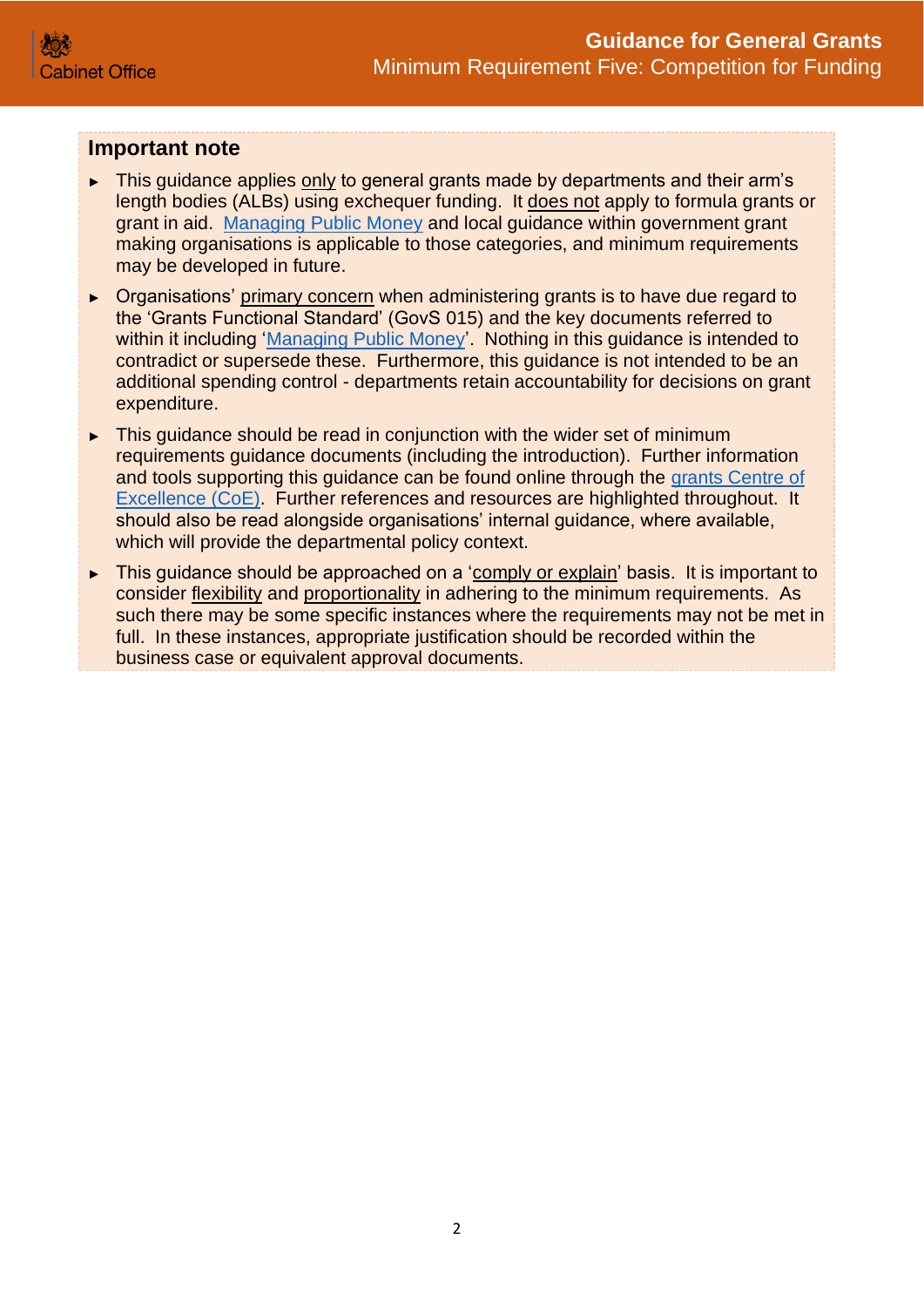

# **Contents**

| <b>Minimum Requirement</b>                        | 4  |
|---------------------------------------------------|----|
| <b>Purpose</b>                                    | 4  |
| <b>Grants Functional Standard: Key References</b> | 5  |
| <b>Overview</b>                                   | 6  |
| <b>Timing and Engagement</b>                      | 7  |
| <b>Subsidy Control</b>                            | 7  |
| <b>Open Competition</b>                           | 8  |
| <b>Competition Assessment</b>                     | 9  |
| <b>Grant Assessment Criteria</b>                  | 10 |
| <b>Challenge Funds</b>                            | 12 |
| <b>Direct Awards (uncompeted)</b>                 | 12 |
| <b>Further Resources</b>                          | 13 |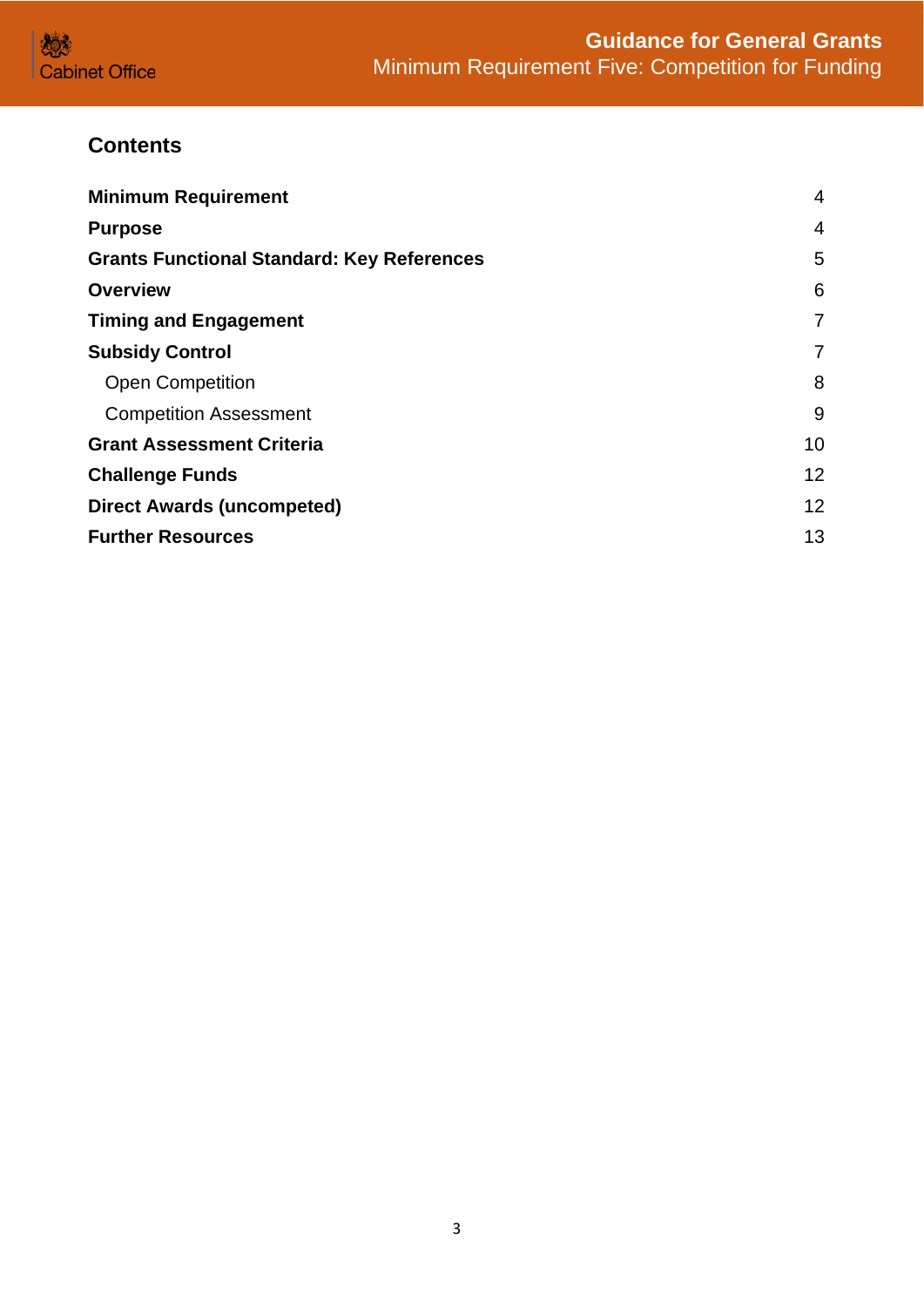## <span id="page-3-0"></span>**Minimum Requirement**

Government grants should be **competed by default**; exceptions may be approved where competition would not be appropriate. Detailed supporting evidence for any direct award decision should be provided in the approved business case.

### <span id="page-3-1"></span>**Purpose**

*Minimum Requirement Five: Competition for Funding* and the guidance for general grants set out below aims to ensure that value for money is optimised through effective competition of all grants on a regular basis, and that any decisions not to compete a grant are justified and have been made with the necessary approval.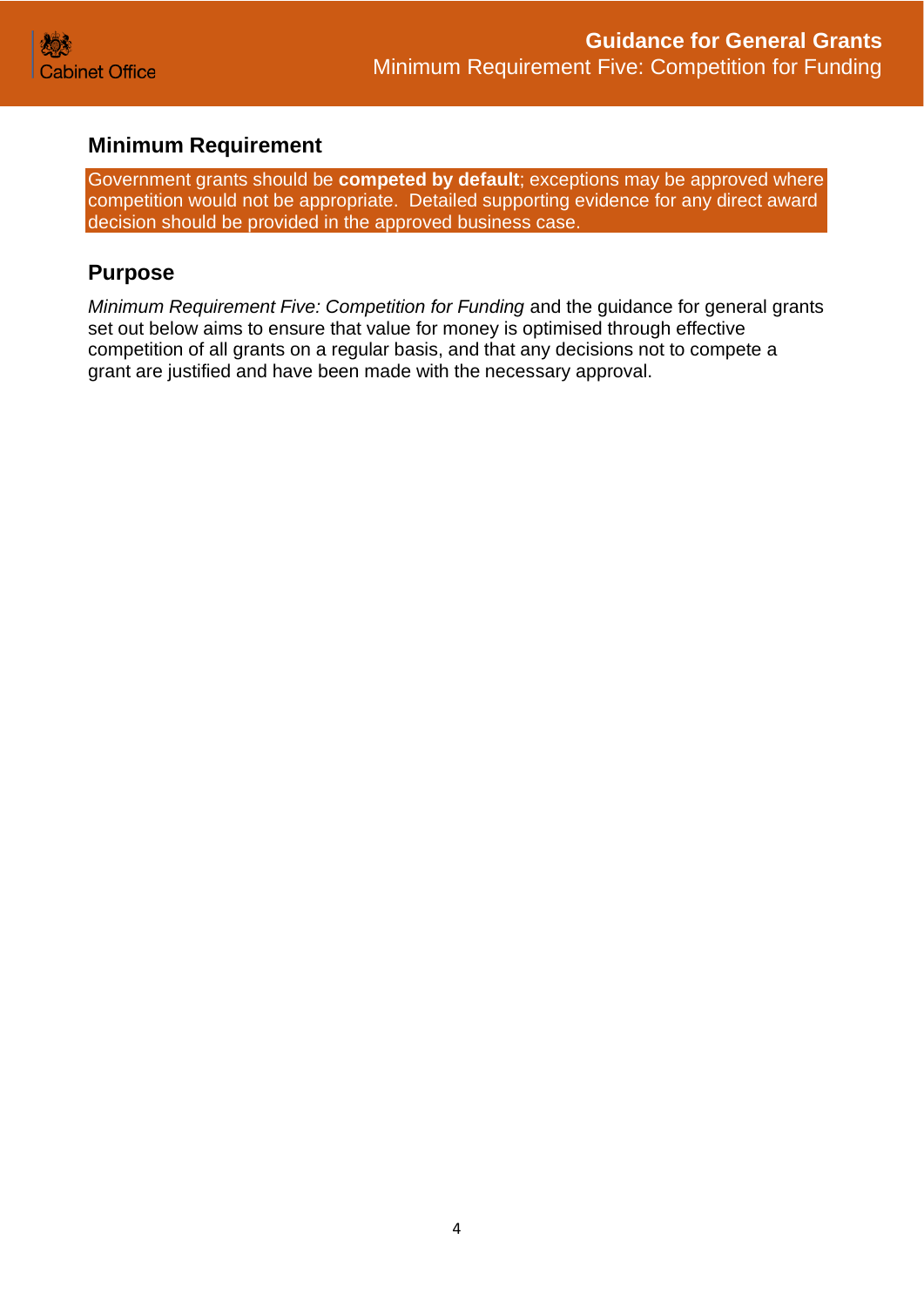## <span id="page-4-0"></span>**Grants Functional Standard: Key References**

Mandatory expectations ('shall') for management of grants related to this minimum requirement have been extracted from the 'Grants Functional Standard' which can be accessed on [GOV.UK.](https://www.gov.uk/government/publications/grants-standards/grant-standards) *Please note that in some cases the information has been paraphrased for conciseness - refer to the standard itself for the full version.*

| <b>Area</b>                               | <b>Requirement(s)</b>                                                                                                                                                                                                                                                                                                                                | <b>Context</b>                                                                                                                                                                                                                                                                  | <b>Reference</b>                   | Page |
|-------------------------------------------|------------------------------------------------------------------------------------------------------------------------------------------------------------------------------------------------------------------------------------------------------------------------------------------------------------------------------------------------------|---------------------------------------------------------------------------------------------------------------------------------------------------------------------------------------------------------------------------------------------------------------------------------|------------------------------------|------|
| Cycle:<br>General<br>Grants<br>Life Cycle | <b>Grant Life When developing general</b><br>grant models and criteria for<br>assessing individuals and<br>organisations for a grant<br>award, consideration shall be<br>given to combinations of risk<br>indicators, which could affect<br>the value of the grant, or even model which is robust,<br>whether the grant should be<br>awarded at all. | The purpose of design and<br>development is firstly, to<br>define the requirement for<br>the use of a general grant as<br>the appropriate mechanism<br>to meet the policy objective,<br>and then to develop a grant<br>proportionate and which will<br>deliver value for money. | 5.2.1 Design<br>and<br>development | 13   |
|                                           |                                                                                                                                                                                                                                                                                                                                                      |                                                                                                                                                                                                                                                                                 |                                    |      |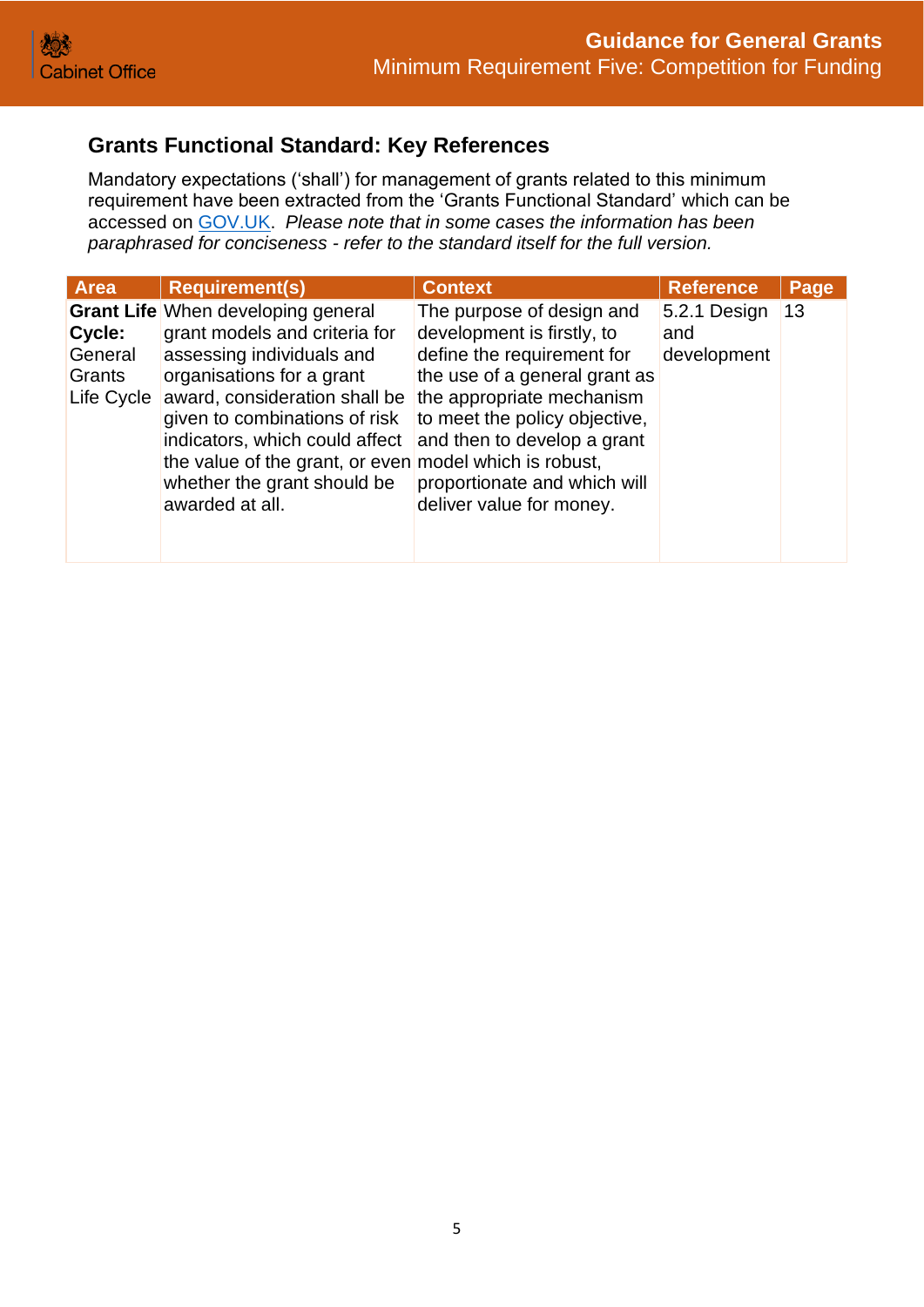### <span id="page-5-0"></span>**Overview**

- 1. Competition is a process through which recipients apply for grant funding, with assessment undertaken against pre-set, weighted and published criteria; applications are assessed by the grant making organisation with awards made based on the results.
- 2. Broadly, there are three approaches for general grants further detail is provided on each category in later sections.
	- **Open competition** where applicants (usually as unconnected recipient entities) compete against each other for a single grant, in response to a published advert and pre-published award criteria. This type of competition can be open to all potential applicants where there are no restrictions on who can apply (**full competition**), or open only to a select range of potential applicants where there are restrictions on who can apply (**closed competition**).
	- **Challenge funds** where applicants compete against pre-published criteria for portions of a funding envelope, which has been allocated for a particular purpose (repeat bids may be permitted).
	- **Uncompeted (or 'direct') award** by exception, a grant may be awarded without competition - in such instances, strong justification must be provided in the business case and approved at the appropriate level in the organisation.
- 3. By default, government grants should be subject to competition. It is well established that effective competition is a key mechanism for improving outcomes for beneficiaries and thereby achieving the policy objectives to which the funding is linked. Competition unlocks savings and improves performance by encouraging applicants to compete against each other for the available funding. This can lead to: lower prices, improving the quality of outcomes, introducing greater levels of transparency, promoting innovation and enabling the achievement of value for money.
- 4. The difference between what is paid and what would have been paid in the absence of competition, represents a saving that can be reinvested elsewhere. These benefits will, in general, outweigh the costs.<sup>1</sup>
- 5. For uncompeted grants, there is a risk that they may be rolled-over for several years, providing funding to the same recipient for a prolonged period. This leads to a risk of diminishing returns on the investment and stifling innovation, which can present a reputational risk for government. Competition for funding can provide benefits through reducing these risks. Furthermore, a robust audit trail will enable grant makers to provide award justification if later challenged. This scenario can also apply to competed grants where the competition was only carried out once at the beginning of a multi-year grant. It is beneficial for grant making organisations to consider periodically re-running competitions for grants that continue across multiple years.

<sup>1</sup> Evidence from studies of commercial procurement supports the idea that increasing competition results in a reduction in cost, to provide the same output, though caution must be exercised because there is not a direct correlation between grants and contracts, i.e. measuring value in the delivery of grants may need to be measured in different terms, from those used to measure value in procurement.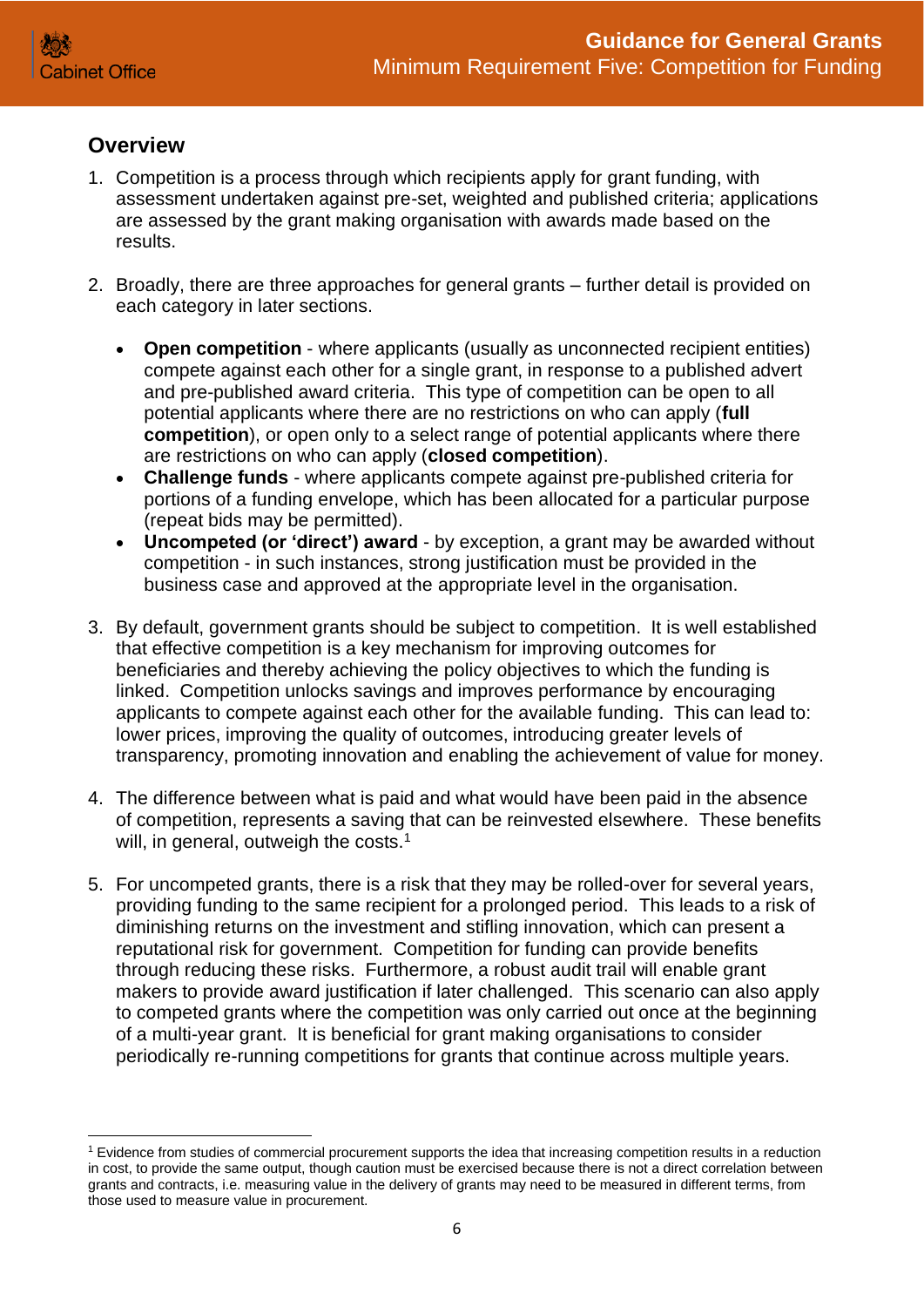

6. The Senior Officer Responsible (SOR) for a grant is responsible for ensuring that funding under a grant scheme is awarded subject to competition, or that any direct award is appropriately justified and approved, usually via the business case. It is important to consider seeking relevant expertise, as required, to provide advice on optimising the competition and mitigating risk, for example, legal input may be required and commercial input helpful. Input from counter fraud experts should also be requested, to inform the development of a fraud risk assessment. Where a direct award is made, it will be important to have an appropriate financial and delivery monitoring regime, to enable the assessment of progress and value for money achieved, aligned to annual reconciliation, which includes a decision as to whether to continue delivery.

## <span id="page-6-0"></span>**Timing and Engagement**

- 7. Competition should be considered during the design and development stage of the grants lifecycle, with plans set out in the business case (see [Minimum Requirement](https://assets.publishing.service.gov.uk/government/uploads/system/uploads/attachment_data/file/722198/Grants-Standard-FOUR-Business-Case.pdf)  [Four: Business Case Development\)](https://assets.publishing.service.gov.uk/government/uploads/system/uploads/attachment_data/file/722198/Grants-Standard-FOUR-Business-Case.pdf). The competition should be run during the market engagement stage, and proposals assessed during application assessment stage. Funding may be awarded via a grant agreement to the successful applicant, based on the results of the assessment. It is good practice for transparency, to rank applications received, based on their assessment scores, so it is clear why awards have been offered to individual organisations.
- 8. It is beneficial to capture lessons from the competition and assessment of grant applications to inform future competitions, for example, if an applicant highlights a new market technique that increases value for money for a particular process, and this is delivered throughout the grant, it should be reflected in future calls for applications – taking care not to infringe any copyright or intellectual property rights that may exist.
- 9. Care should be taken not to provide any individual organisation or organisations with a competitive advantage at any stage in the pre-market engagement process ensuring the process is transparent, as far as possible, will help to ensure this. All relevant information should be made available to all eligible applicants and schemes should not be unfairly tailored to the needs of particular groups or organisations. There are also competition requirements with regards to compliance with UK Subsidy Control, which must also be considered (see below).

# <span id="page-6-1"></span>**Subsidy Control**

- 10.UK subsidy control rules replaced EU State Aid rules following the end of the transition period from the UK's exit from the European Union and guidance has been published for public authorities explaining the subsidies chapter of the Trade and Cooperation Agreement between the UK and the EU, World Trade Organisation rules on subsidies, and other international commitments: [Guidance on the UK's](https://www.gov.uk/government/publications/complying-with-the-uks-international-obligations-on-subsidy-control-guidance-for-public-authorities)  [international subsidy control commitments.](https://www.gov.uk/government/publications/complying-with-the-uks-international-obligations-on-subsidy-control-guidance-for-public-authorities)
- 11.EU State aid rules continue to apply, only in limited circumstances:
	- aid that is granted within scope of the Northern Ireland Protocol, and
	- the disbursement of outstanding Structural Funds payments.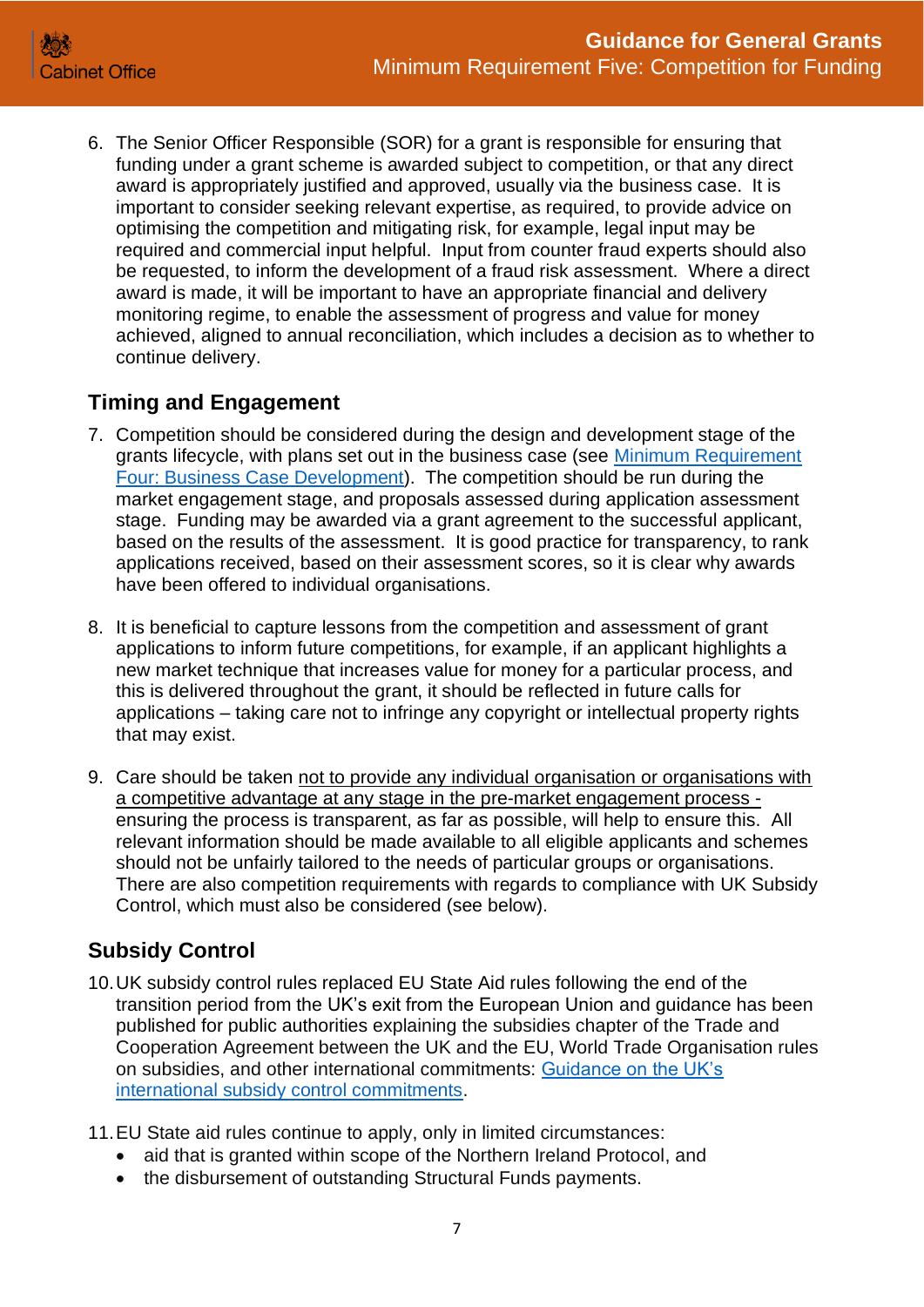- 12. Organisations should also be aware of [UK-EU Trade and Cooperation Agreement](https://www.gov.uk/government/publications/complying-with-the-uks-international-obligations-on-subsidy-control-guidance-for-public-authorities/technical-guidance-on-the-uks-international-subsidy-control-commitments#section-4) [\(TCA\)](https://www.gov.uk/government/publications/complying-with-the-uks-international-obligations-on-subsidy-control-guidance-for-public-authorities/technical-guidance-on-the-uks-international-subsidy-control-commitments#section-4) and the [World Trade Organisation's Agreement on Subsidies and](https://www.gov.uk/government/publications/complying-with-the-uks-international-obligations-on-subsidy-control-guidance-for-public-authorities/technical-guidance-on-the-uks-international-subsidy-control-commitments#section-5)  [Countervailing Measures \(ASCM\).](https://www.gov.uk/government/publications/complying-with-the-uks-international-obligations-on-subsidy-control-guidance-for-public-authorities/technical-guidance-on-the-uks-international-subsidy-control-commitments#section-5)
- 13.In general terms, and for the purposes of our international commitments, a subsidy is a measure which:
	- is given by a public authority. This can be at any level central, devolved, regional or local government or a public body;
	- makes a contribution (this could be a financial or an in kind contribution) to an enterprise, conferring an economic advantage that is not available on market terms. Examples of a contribution are grants, loans at below market rate, or a loan guarantee at below market rate or allowing a company to use publicly owned office space rent free. An enterprise is anyone who puts goods or services on a market. An enterprise could be a government department or a charity if they are acting commercially; and
	- affects international trade. This can be trade with any World Trade Organisation member or, more specifically, between the UK and a country with whom it has a Free Trade Agreement. For example, if the subsidy is going towards a good or a service which is traded between the UK and the EU this could affect trade between the EU and the UK. Please note that you are not being asked whether the subsidy could harm trade but merely whether there could be some sort of effect. Subsidies to truly local companies or a small tourist attraction are unlikely to be caught as this is unlikely to affect international trade.
- 14.A subsidy within scope of the UK-EU Trade and Cooperation Agreement (TCA) must meet the [principles](https://www.gov.uk/government/publications/complying-with-the-uks-international-obligations-on-subsidy-control-guidance-for-public-authorities/technical-guidance-on-the-uks-international-subsidy-control-commitments#section-4) (step 3) set out in article 366 of the TCA.
- 15. If in doubt, departments and ALBs should contact [subsidycontrol@beis.gov.uk](mailto:subsidycontrol@beis.gov.uk) or their organisation's local subsidy control team for further advice. Further contacts can be found [on GOV.UK.](https://www.gov.uk/government/publications/complying-with-the-uks-international-obligations-on-subsidy-control-guidance-for-public-authorities/technical-guidance-on-the-uks-international-subsidy-control-commitments#section-1)

#### <span id="page-7-0"></span>**Open Competition**

16.There are a number of key steps in the competition process:

- **define your requirements**: specify what you require, including assessment criteria, as clearly as possible prior to starting a competition. This will enable you to compare like for like once applications are received and to award funding to the best proposals in the most effective way;
- **grant agreement terms and conditions**: in public sector competitions it is common practice to publish the assessment criteria and a proposed form of the terms and conditions early in the process and to invite feedback at that stage;
- **set the rules of the process**: it is important to define the rules of the process from the outset, including timings to give certainty to applicants and drive efficiency. It should be stated in communications for a grant scheme that applications will be subject to proportionate impact evaluation at an appropriate point in the delivery period, with a view to obtaining best value for money. It should be made clear that the grant making organisation is under no obligation to accept any application or make an award of funding, and it is recommended that costs incurred in submitting an application are defined as *ineligible expenditure* under the terms of the grant.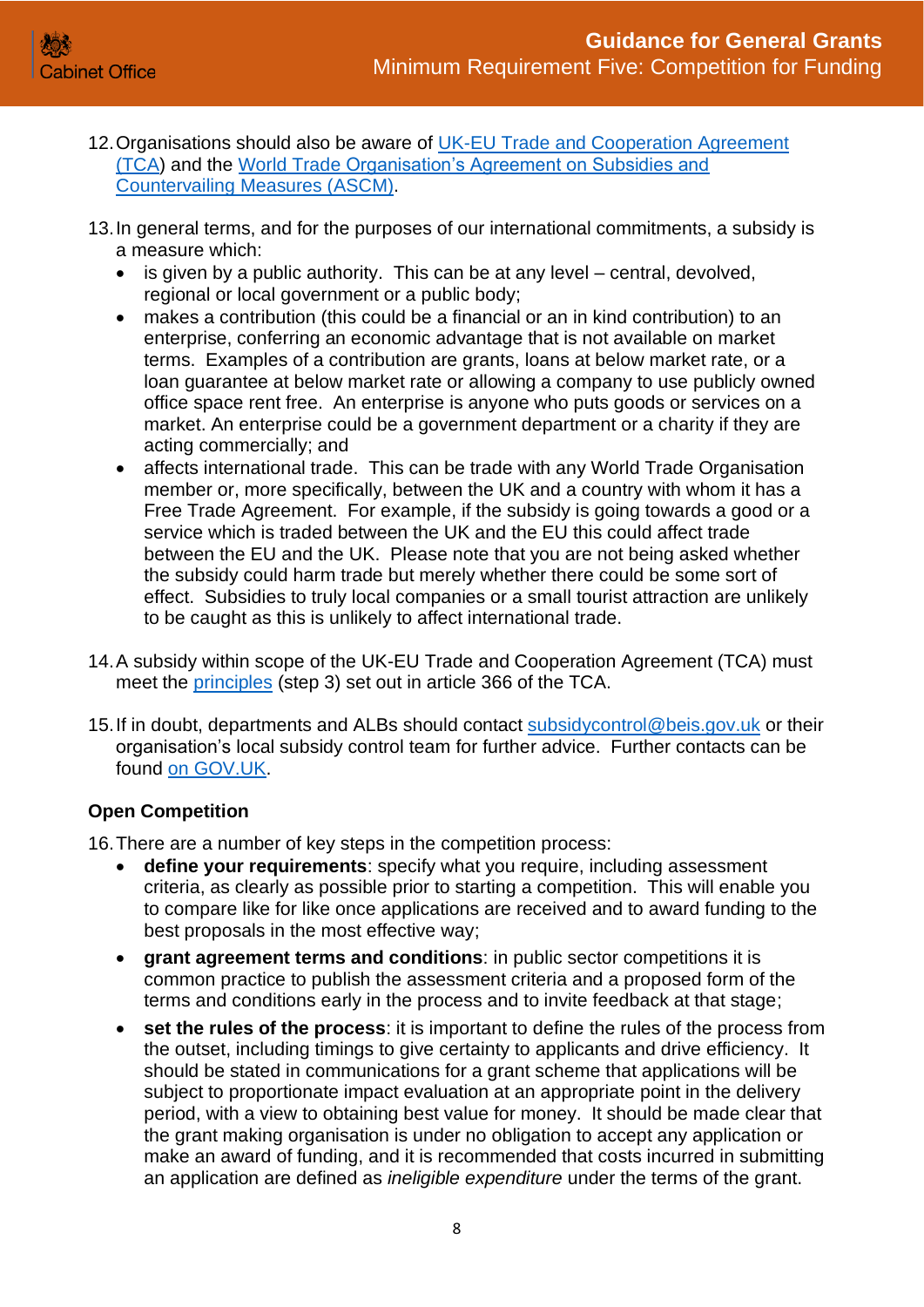Therefore, it is important to consider how to minimise costs for prospective applicants, in compiling the application, for example, by setting word limits on applications forms. Consideration should always be given to the principle of proportionality;

- **asses potential delivery partners**: the assessment of applications should be against pre-defined and published assessment criteria. It is important that appropriate risk and due diligence checks are carried out at this time (see [Minimum Requirement Seven: Risk, Controls and Assurance](https://assets.publishing.service.gov.uk/government/uploads/system/uploads/attachment_data/file/722201/Grants-Standard-SEVEN-Due-Diligence-and-Fraud-Risk.pdf) for more information). Once assessed, the applications are short-listed and the preferred applicant(s) selected based on that ranking; and
- **market engagement**: is an important enabling activity for competition. Strong market engagement can result in higher volumes of better applications and increase the level of innovation for any given grant. For more information, please refer to [Minimum Requirement Two: Governance, Approvals and Data Capture.](https://assets.publishing.service.gov.uk/government/uploads/system/uploads/attachment_data/file/722195/Grants-Standard-TWO-Approvals-and-Data-Capture.pdf)
- 17.Where a government grant making organisation receives an unsolicited proposal from an organisation, which is in line with departmental policy and for which funding is available, and which the department is considering funding, a range of options should be considered, including grants, before proceeding. This consideration should include whether a competition is the appropriate model for awarding funding, in line with the guidance in this document. Evidence of the process undertaken with regards to unsolicited proposals, should be recorded in an appropriate place, such as the business case. Proposals of this nature are outside normal business and should proceed only by exception and with a clear and auditable decision process.

#### <span id="page-8-0"></span>**Competition Assessment**

- 18.The guidance below highlights issues to be considered and steps to be followed in assessing applications for funding within a competition. It should be noted that assessment criteria and process followed can be the subject of a request under the Freedom of Information Act, and as such, due care must be taken to ensure compliance with the guidance set-out in this document.
- 19.The key principles to be considered during the assessment of grant applications are:
	- the number of assessors appointed for a particular scheme is proportionate to its size, risk, and whether the grant is novel or contentious - depending on the value and complexity of the grant, a minimum of two assessors is recommended (a lead assessor and a senior official to validate the results);
	- assessors are selected based on their abilities, skills and experience;
	- consensus meetings are scheduled to discuss and agree scores these should be chaired by officials with experience of administering grant funding;
	- assessors should conduct systematic, evidence-based assessments of proposals;
	- assessors should be asked to complete a non-disclosure agreement, conflict of interest form, and be required to disclose any conflicts to the senior officer responsible (SOR) for the scheme - if the risk is considered acceptable and they proceed with the assessments, the conflict(s) should be clearly articulated in reports of the assessment results;
	- evidence based reasons should be recorded to support all assessment scores this helps to ensure consistency and fairness - assessors should conduct the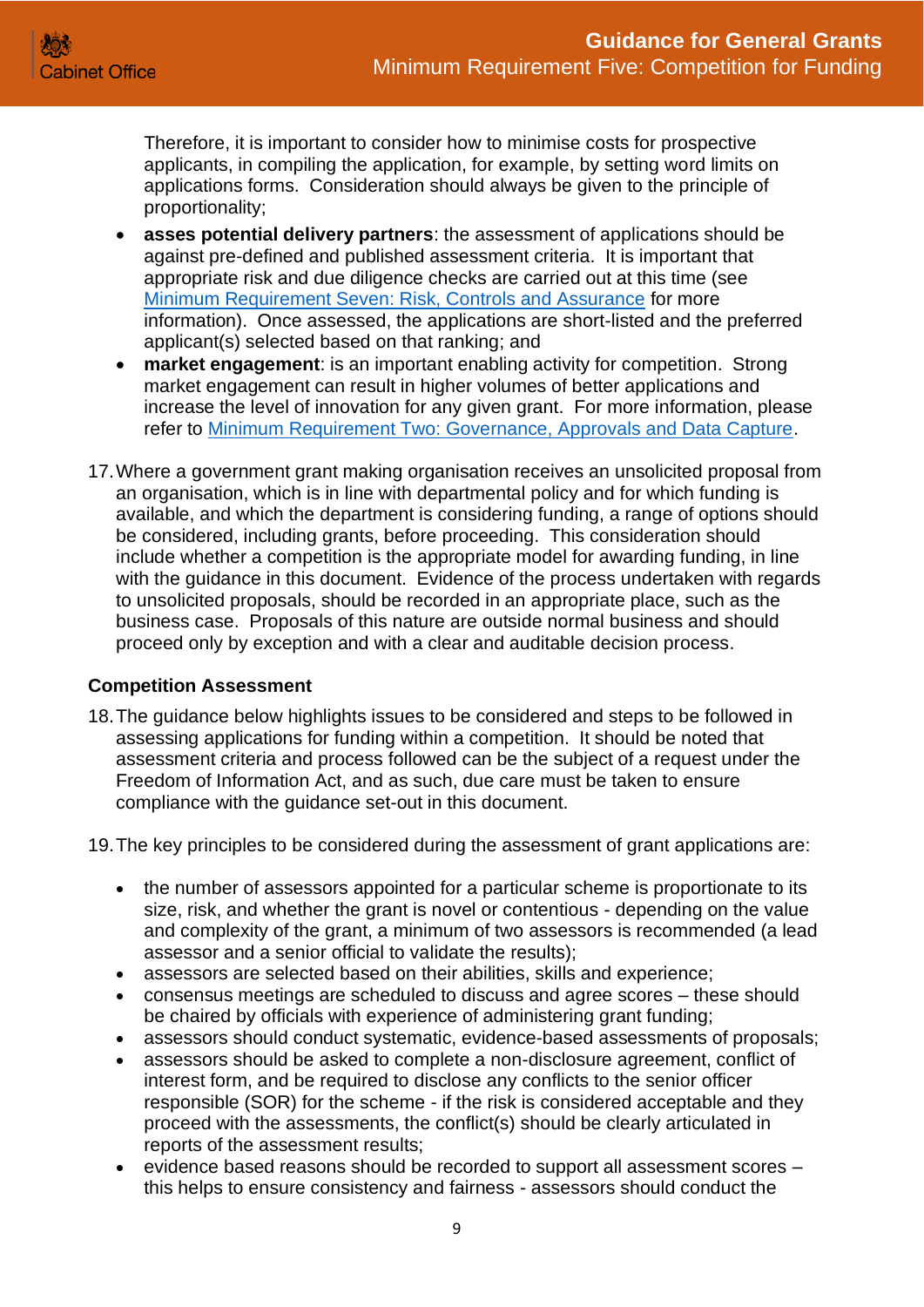assessment and communicate its results in a way that clearly respects all interested parties; and

- results of the assessment may be used to provide feedback to successful and unsuccessful applicants - assessor comments must be:
	- o completed for every answer;
	- o specific to the applicant's response and documentation, and free from bias;
	- o suitable for public use, non-discriminatory and factual, avoiding statements that cannot be clarified or justified; and
	- o presented in a constructive way when used as feedback.

#### <span id="page-9-0"></span>**Grant Assessment Criteria**

20.For ease of administration, the assessment process can be divided into the following:

- a) **qualification criteria**: minimum requirements to qualify to apply;
- b) **quality criteria**: bespoke to each grant, and where specific technical expertise is required to assess; and
- c) **financial criteria**: the fundamental financials of delivery.
- 21.Assessment criteria within the **qualification criteria** can include but are not limited to:

|                         | <b>Term</b>                                                | <b>Description</b>                                                                                                                                                                                 |
|-------------------------|------------------------------------------------------------|----------------------------------------------------------------------------------------------------------------------------------------------------------------------------------------------------|
| 1                       | <b>Application model</b>                                   | Structure, role, and details for all parties<br>within a specific entry.                                                                                                                           |
| $\overline{2}$          | Grounds for mandatory/<br>discretionary exclusions         | Such as participation in a criminal<br>organisation, conviction for corruption<br>fraud, money laundering or terrorist<br>financing, etc. (See Further Resources<br>below)                         |
| 3                       | <b>Legal entity and economic</b><br>and financial position | Description of the organisation and its legal<br>standing, statement of turnover, profit and<br>loss, financial position, statement of cash<br>flow, etc.                                          |
| $\overline{\mathbf{4}}$ | <b>Technical and Professional</b><br><b>Ability</b>        | Track record of delivery including recent<br>experience.                                                                                                                                           |
| 5                       | <b>General Declarations</b>                                | Resource availability, timeline availability,<br>agreement to no eligible/ approved<br>expenditure, agreement to the publication<br>of delivery details, etc.                                      |
| $6\phantom{1}$          | <b>Conflicts of interest</b>                               | Declaration of any conflicts of interest that<br>could compromise the conduct of the<br>particular project.                                                                                        |
| 7                       | <b>Code of Conduct</b>                                     | Processes for handling vulnerable adults<br>and children, Modern Slavery declaration,<br>Health & Safety declaration. (See Further<br>Resources below for the Grants Recipient<br>Code of Conduct) |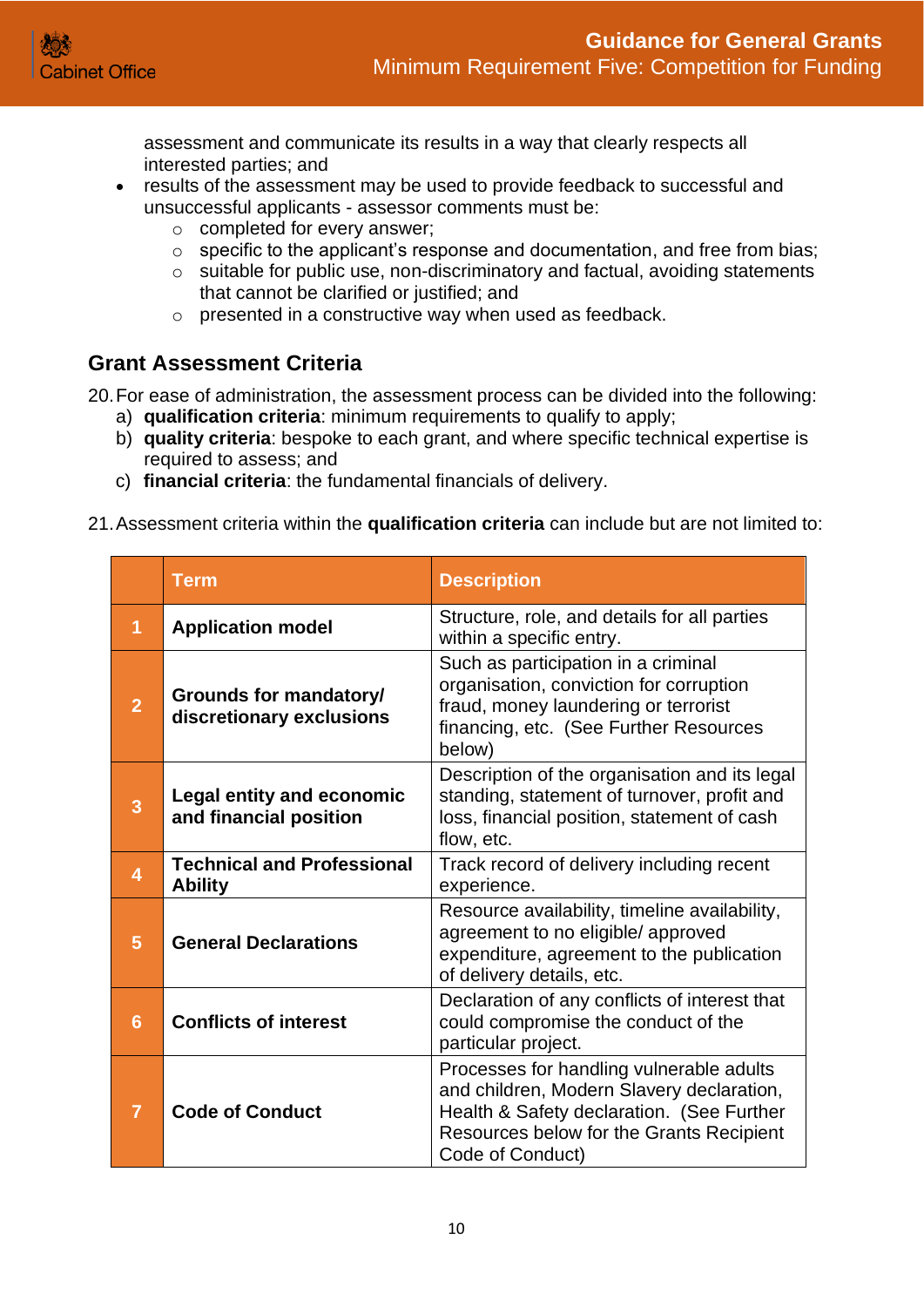

| <b>Insurance</b> | Self-certification of ability to obtain the<br>levels of insurance stipulated in the grant |
|------------------|--------------------------------------------------------------------------------------------|
|                  | agreement.                                                                                 |

22.Assessment criteria within the **technical criteria** can include but are not limited to:

|                         | Term                              | <b>Description</b>                                                                                                                                                                   |
|-------------------------|-----------------------------------|--------------------------------------------------------------------------------------------------------------------------------------------------------------------------------------|
| 1                       | Approach and methodology          | The approach and methodology for<br>delivery - sufficient detail must be provided<br>to allow the assessors to understand what<br>work is proposed and the likelihood of<br>success. |
| $\overline{2}$          | <b>Cost Effectiveness</b>         | An indicative cost, benefit structure for the<br>project.                                                                                                                            |
| 3                       | <b>Match funding</b>              | A description of any additional matched<br>funding sources that have been secured or<br>applied for and what they will be used for<br>and how they will provide additional value.    |
| $\overline{\mathbf{4}}$ | <b>Environmental assessment</b>   | An environmental impact assessment for<br>the proposed project.                                                                                                                      |
| 5                       | <b>Credibility and experience</b> | A description of recent work undertaken to<br>provide confirmation that the entree has<br>the ability to deliver the project as<br>described above.                                  |

23.It is worth considering whether to add weightings to the criteria, as part of the details of the scheme, to signal their relative importance and help applicants to focus their efforts appropriately. It is important that care should be taken on the numerical scores and that policy teams consult experts when considering any weightings. An example for a technical criterion could be:

| <b>Criteria</b>                 | <b>Weighting %</b> |
|---------------------------------|--------------------|
| Approach and methodology        | 35                 |
| Cost effectiveness              | 30                 |
| Match funding                   | 5                  |
| <b>Environmental assessment</b> | 15                 |
| Teams capability and experience | 15                 |
| Total                           | 100                |

24.Examples for assessment criteria within the **financial criteria** are:

- unit cost for delivery with breakdown to include, for example, staff costs, delivery costs, fixed costs; and
- use of external benchmark costs/ market prices, to set the requested funding in the market context.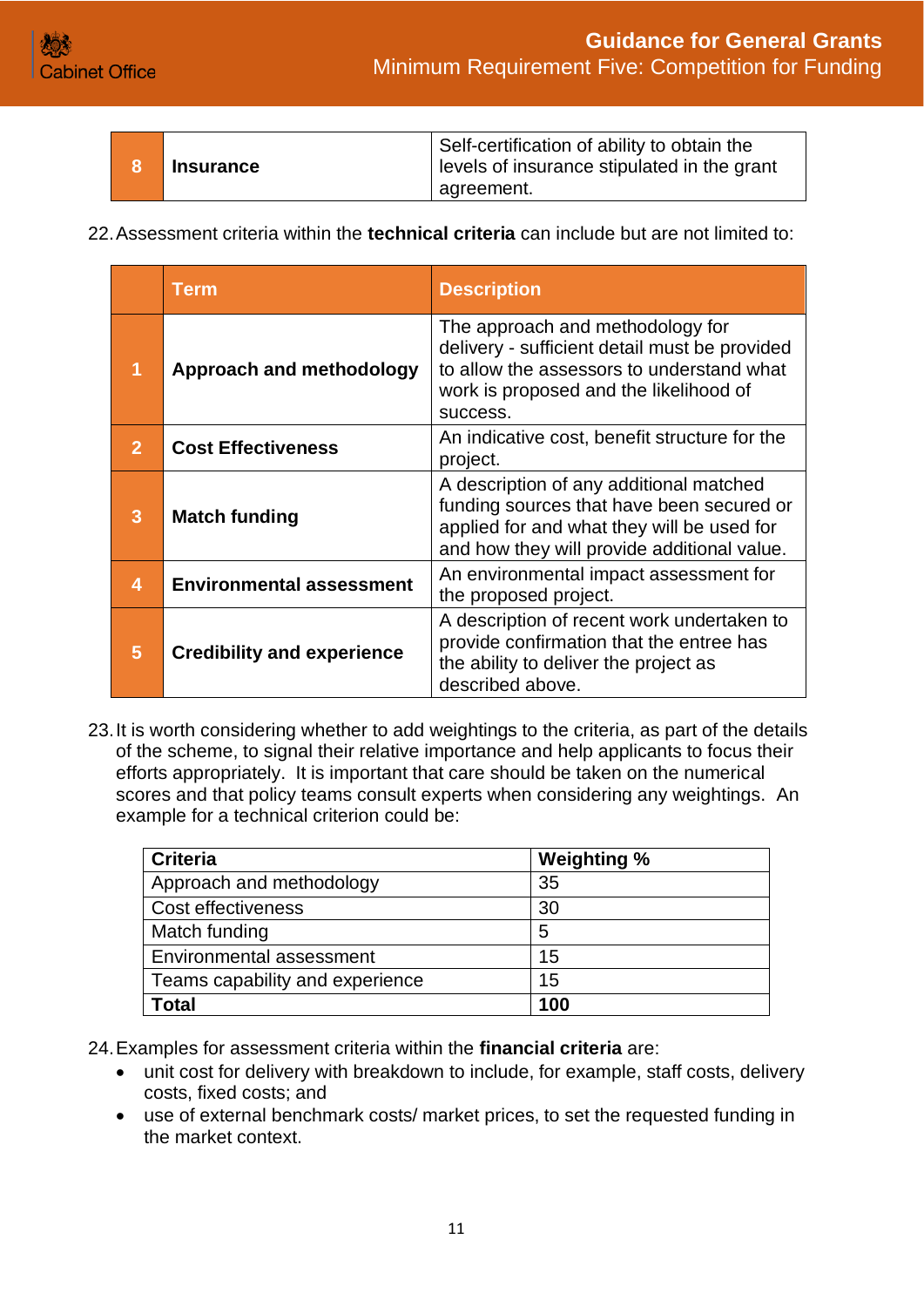# <span id="page-11-0"></span>**Challenge Funds**

- 25.A *challenge fund* is a competitive process under a grant scheme, used to disburse funding to a range of projects, based on a set of pre-published criteria – challenge funds include an assessment of quality, in relation to delivery proposals. Under the challenge fund model, a funding envelope is made available and applications can be submitted in line with pre-published guidance, which could include an application rounds at regular intervals, or the opportunity to submit an application at any time, until the funding is exhausted or the scheme is discontinued. Repeat applications are usually acceptable, provided they meet the assessment criteria in full and any award clears the awarding body's due diligence process.
- 26.Challenge funds can be particularly useful to drive collaboration across industry and academia, facilitate market creation, and generate new capability.

27.Features of a challenge fund can include:

- open competition;
- innovative / evidence-based proposals;
- proposals assessed based on a fixed scoring criteria;
- match funding:
- local solutions:
- a governance structure that incorporates a stakeholder panel to approve funding decisions.
- an explicit public purpose;
- grant recipients selected competitively on the basis of advertised rules and processes;
- significant discretion over formulation and execution of proposals; and
- sharing risks with the grant recipient.

# <span id="page-11-1"></span>**Direct Awards (uncompeted)**

- 28.Government grants should be competed by default. However, there are circumstances in which a grant may be awarded directly to one or more recipients, without undertaking a competition. It is important to note that without competition, value for money may be reduced, and the risk of a breach of subsidy control regulations could increase.
- 29.In such instances, strong justification, complete with detailed supporting evidence for the decision, must be provided in the business case and approved at the appropriate level in the organisation, via a formal approval process (see [Minimum Requirement](https://assets.publishing.service.gov.uk/government/uploads/system/uploads/attachment_data/file/722198/Grants-Standard-FOUR-Business-Case.pdf)  Four: Business [Case Development\)](https://assets.publishing.service.gov.uk/government/uploads/system/uploads/attachment_data/file/722198/Grants-Standard-FOUR-Business-Case.pdf). It is recommended that legal advice is sought on the risks associated with direct awards.
- 30.Examples of circumstances in which a direct award may be appropriate include awarding a grant:
	- to an organisation that is the only provider in the area that the grant is being set up to fund;
	- to an organisation which inhabits a unique position offering a particularly specialist function;